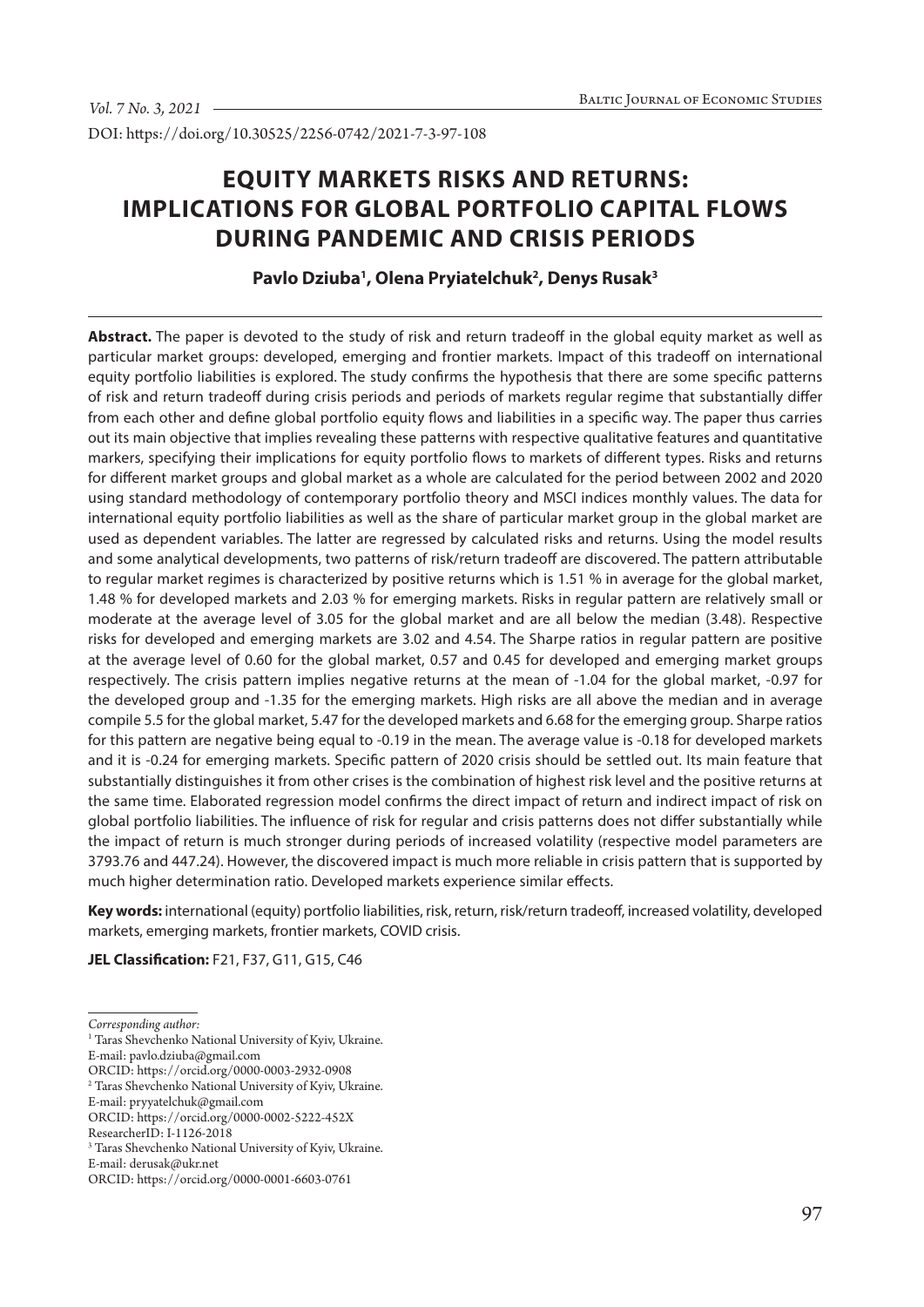## **1. Introduction**

Global portfolio capital flows have traditionally proved themselves to be very sensitive to different fluctuations in international financial markets, to specific shocks and turmoil in the global economy, as well as to particular unexpected shifts in business environment. Unlike foreign direct investments they rapidly respond to all mentioned changes and can be quickly shifted from one market to another, providing, on the one hand, markets liquidity and on the other hand, international capital movement. Therefore, portfolio flows represent the most mobile element of global capital flows. At the same time such flows result from particular decisions of particular international investors that in turn ground on three basic factors of portfolio decision making: risk, return and investor's risk tolerance. In the present study we are not going to consider such higher order investment moments skewness and kurtosis as well as interrelation between returns under question since they would rather require specific attention in a stand-alone research. Good theoretical analysis and empirical insights of this issue based on contemporary data and particular cases are provided by Kim et al. (2014), Mei et al. (2017), Rogach, Shnyrkov & Dziuba (2019) and others.

Thus, our main focus will lie on risk and return in different markets and market groups, their dynamics and particular changes during periods of instability especially during current pandemic.

As it is known, interrelation between returns is considered to be one of the basic preconditions for increasing efficiency of investment portfolios via decreasing their risks. Notwithstanding this interrelation is extremely important in terms of contemporary portfolio theory insight and from empirical viewpoint it is derivative or so to say secondary considering its origin among other investment data. It is derived using the primary data on returns and somehow even the data on risks. Therefore, the primary investment decisionmaking factors concentrate in risk-return framework with returns covariance remaining a supplementary index.

Another point of the special attention is the contemporary pandemic. One could hardly find any field not affected by the COVID-19 pandemic during the last couple of years. The case is specifically challenging for the global economy that felt the pandemic influence substantially. That is also the point of an extreme importance for international financial markets that experienced significant volatility in 2020 and experience quite different expectations at the beginning of 2021. That resulted in substantial volatility of global market capitalization, increased volatility of returns in individual markets, decrease of international portfolio flows. This point is also to be studied in our research. One of our challenging expectations is that there might be a specific pattern of risk / return tradeoff that differs for periods of increased instability and for period of markets regular regime. One of these differences could be the shift of portfolio decisions between developed and less developed markets. Such patterns could be used to explain and somehow to forecast international portfolio flows. Moreover, one of the probable results of this study might be the comparison of mentioned patterns between different turmoil periods. The impact of crises of different types could be also different.

#### **2. Literature review**

Contemporary theory of portfolio investing substantially rests on a well-known Markowitz theory or as it is more often referred to as portfolio theory. One of its most profound provisions tells us that investment decisions are made by portfolio investors considering risk and return, and that statement is equally true to both investment portfolios and individual securities (Markowitz, 1952, 1959). These two investment indices are reciprocal meaning the higher risk investors accept the higher risk premium they require. This point is the direct result of investors' rationality and risk aversion behavior. Interrelations between individual securities returns should also be considered while composing a portfolio: the lower they are the more efficient portfolio can be built up. These ideas have set up a dominating paradigm in the field which was joined and expanded by other approaches and concepts, such as resulting from fundamental seminal studies of Sharpe (1964), Lintner (1965), Black (1972), Merton (1973), Black & Litterman (1992) and others as well as findings of some more recent research like Jobson (1991), Best & Grauer (1991), Jorion (1992), Arnott & Bernstein (2002), Lehar (2005) etc.

Analysis of risks and returns of international markets is considered to have been originated in the framework of international diversification concept founded by Grubel (1968) and Solnik (1974). This concept substantially rests on traditional portfolio theory, making it actually universal in terms of domestic and international markets exploration. Its main focus is on risks, returns and interrelation between returns that is considered to be the main prerequisite for portfolio efficiency increase. This in turn stems from Markowitz portfolio risk formula incorporating covariance between returns. Mathematically the latter should be as low as possible. Unlike studies of domestic markets research of internationally diversified portfolios mostly consider risks, returns and interrelation between returns for individual markets rather than individual securities. This is sort of extrapolation where an individual security under traditional approach is replaced by the whole market of a particular country in international diversification concept.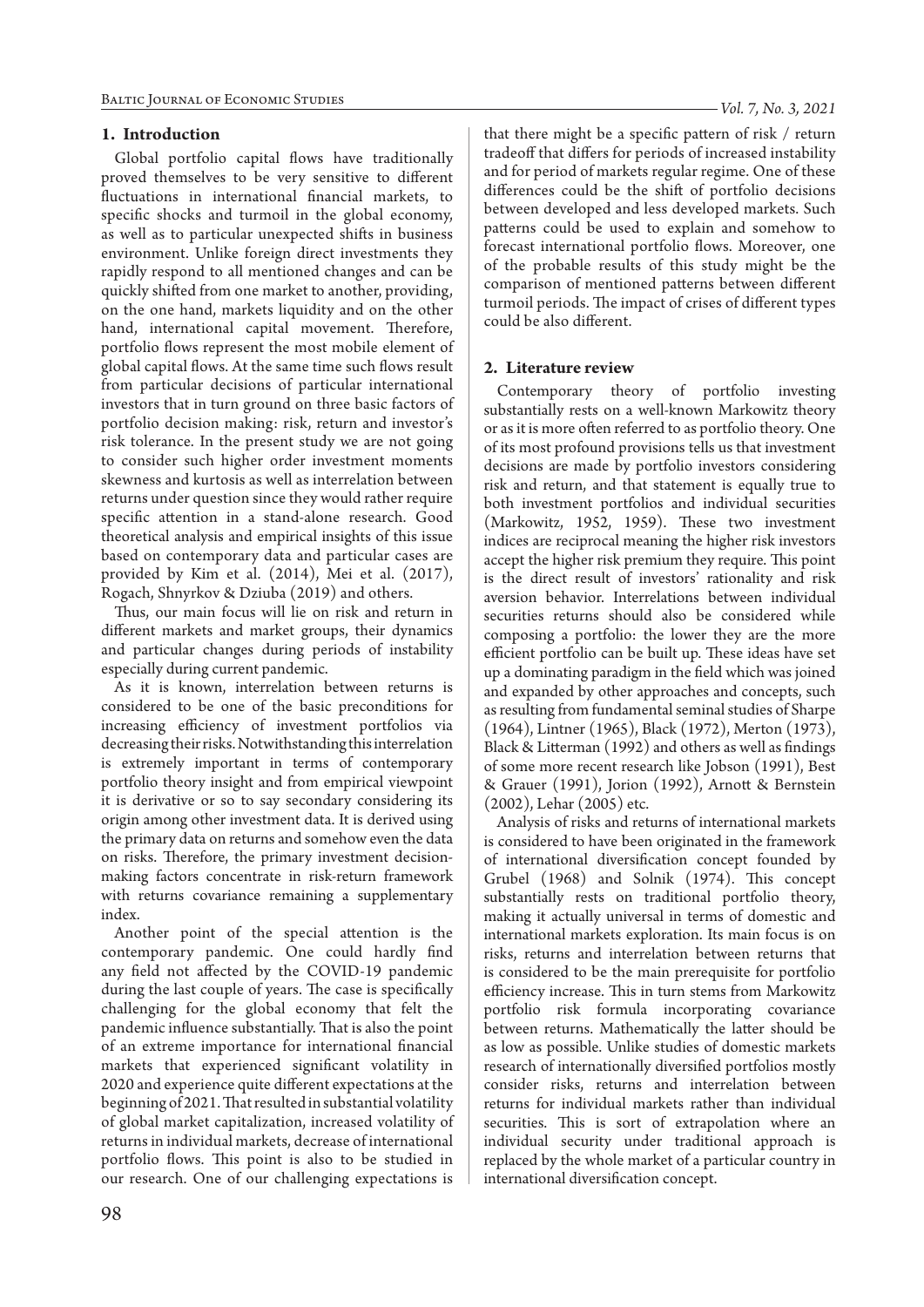#### *Vol. 7, No. 3, 2021*

Grubel (1968) for example considers investment portfolios in two countries with only three possible investment alternatives (forms of holding wealth): real assets, money and bonds. After being autarchical mutual ownership of bonds is possible after opening these economies. Real estate and money sections of local portfolios remain unchanged. Main conclusions of Markowitz theory were generally supported but Grubel stressed out the importance of international investing in bonds. Addressing only five factors of investing in foreign bonds Grubel concluded that only if they remained the same demand for foreign bonds would be equal in both countries and both portfolios would be identical. Empirical test using 11 developed markets from the US investor viewpoint proved that international diversification allowed to reach much better risk/return tradeoff while such markets as Japan, the UK and Australia seemed to be the most attractive.

Findings on more than 300 stocks from 7 European and US market using their weekly returns between 1966 and 1971 are provided by Solnik (1974). This study has become the seminal paper in the field. Particular number of portfolios consisting of a given quantity of stocks (from 1 to 300) was randomly composed. Standard deviations for each portfolio were calculated and analyzed. Solnik generally confirmed already existing idea about the minimum non-diversifiable level of risk that could not be removed away but at the same time he proved that this level was much lower for internationally diversified portfolio than for domestic market portfolios. This particular level of relative risk was 11.7 % for international market portfolio compared to 27 % for the US market. Another significant idea was also confirmed: marginal diversification effect was decreasing with the expansion of portfolio structure. These results are explained by the fact that returns in different markets typically have lower correlations than returns of average stocks from the same market. That is because different markets have different systematic and specific factors affecting returns, mismatching between economic and business cycles etc. Additional efficiency of international portfolio can be reached via combining purely international (by markets) and industry diversification. The effect of industry diversification was heavily studied in more recent papers with generally positive conclusions like in Cavaglia, Brightman & Aked (2000), Moerman (2008), Donadelli & Paradiso (2014), Zaremba & Umutlu (2018), Bai & Green (2020) and others.

Besides the mentioned studies further research in the field proactively explored risks and returns of different markets trying to discover implications for international diversification of investment portfolios. Different markets risks, returns and their correlations particularly in terms of their sustainability were studied by Longin & Solnik (1995). Using monthly excess returns for seven countries between 1960 and 1990 they

found out that covariance and correlation matrices between them were not stable over time. However, they discovered the increase of correlation over 30 years and what is particularly relevant in terms of the present study that correlations increased during periods of increased volatility, i.e., during crises and turmoil. These findings promote further research particularly regarding changes of risk/return profile during different time periods. Karolyi & Stulz (1996) showed that comovements between different markets stock returns strongly depended on the absolute level of market return, particularly using the example of Japanese stock market and S&P index. The higher the absolute return of a market in a pair the higher the correlation. They also confirmed the point about high correlations during periods of high volatility. That diminishes the advantages of international diversification during turmoil periods especially considering that large shocks spread more internationally than the small shocks. Bekaert et al. (1998) traditionally supported the generally higher level of volatility in emerging equity markets focusing on the fact that additional measures like skewness and kurtosis should be used for asset allocation. In emerging markets returns distributions are far from being normal compared to developed markets.

Increase of correlations between markets returns during bear regimes but not during bull regimes was proved by Longin & Solnik (2001) using the monthly data for the five largest stock markets for the 38-year period. Similar idea was also supported by Ang & Bekaert (2002), who underlined that those correlations decrease in highly volatile periods might question benefits of international diversification of investment portfolios from the U.S. investor perspective. However, they finally fix that international diversification is still valuable under regime shifts particularly when currency hedging opportunities are engaged. The substantial and powerful background for these and similar results stems from the idea that benefits and advantages of international diversification are exaggerated, particularly provided in a long-lasting debate by Lessard (1976), Butler and Joaquin (2002) and others. In addition to the mentioned studies there is a great pile of scientific literature exploring different markets, their risks and returns considering different regions, or specific countries, or particular crisis periods such as Morana & Beltratti (2002), Niklewski & Rodgers (2013), Dziuba (2017), Yakubovskiy, Rodionova & Kyfak (2019) etc.

Hossein & Nossman (2011) studied the spillover of risk to European equity markets depending on the risk source: US market, regional market and idiosyncratic shocks during the period between 1982 and 2007. They proved that the impact of the US market was generally lower than that one of local markets though it remained substantial for all local markets. In terms of risk management these results stand for good benefit for American investors when they invest during crisis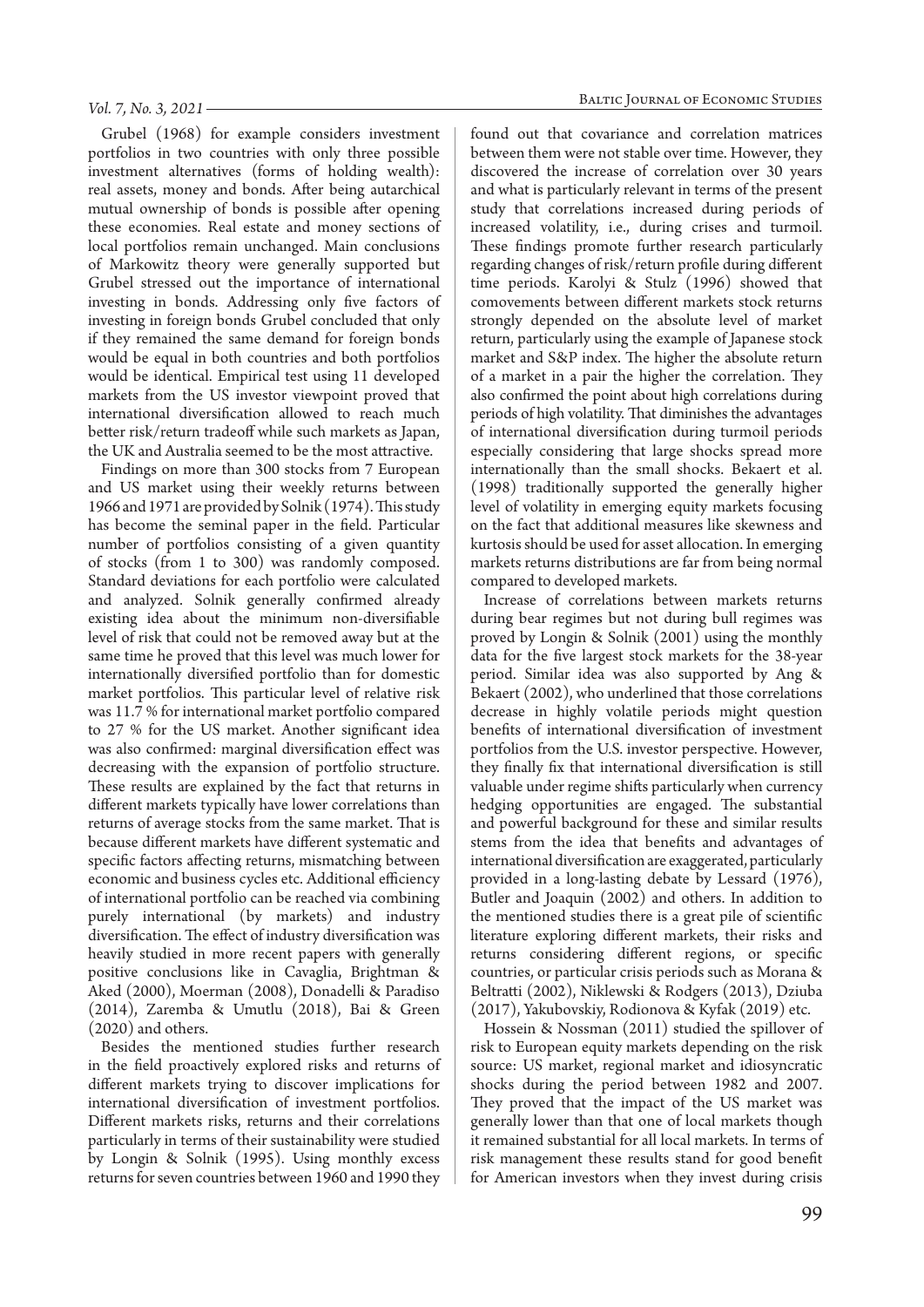periods. Using the G7 markets case, Androkopoulos, Angelidis & Skintzi (2014) explore the spillover of risk, return and illiquidity. They discover the existence of strong contemporaneous dependence between illiquidity and return within each market with return casing illiquidity. The opposite is not true in most cases. Relation between illiquidity and volatility is significant within US market only. Wang & Khan (2017) find out that risk-returns tradeoff is time-varying depending on the market states for the US as well as for international market. Aslanidis, Christiansen & Savva (2016) utilize the set of five large European stock markets (France, Germany, Italy, Switzerland and the UK) and explore the intertemporal risk-return relation. Keeping for three groups of factors (country specific, Euro area and global) they reveal that there is a strong negative relation between conditional return and conditional volatility. The optimal combination of influencing factors varies across the markets. Umantsiv et al. (2019) explored among others efficiency of managing public enterprises in terms of risks of their shares. There is a good portion of research devoted to markets of different types and regions, particularly carried out by Rogach & Dziuba (2017), they explored risks and returns for frontier markets group considering exchange rate risk factor, and Cheng & Jahan-Parvar (2014) studied risks and returns in equity markets of Pacific Basin countries etc.

## **3. Hypothesis, methodology and data**

Risk and return tradeoff and the importance of this factor in terms of global capital flows define the framework, rationale and coherence of our study. Our primary hypothesis provides that there are some specific patterns of risk and return tradeoff during crisis periods (for developed, emerging and frontier markets as well as for the global market as a whole) that substantially differ from those ones relevant for regular markets regimes and that define global portfolio equity flows in such periods. In the light of confirming or rejecting this hypothesis the main objective of the present study appears to reveal these patterns with respective quantitative markers, define their essential differences from patterns of regular market regimes and to specify their implications for equity portfolio flows to different market groups.

Risks and returns will be explored using standard technique. Morgan Stanley Capital International indices monthly data for different market groups will be analyzed (MSCI, 2021). All indices' values are at a gross level and converted into USD. Absolute values are used to compute returns and their standard deviations. Developed market group is represented by 24 markets: Canada, the USA, Austria, Belgium, Denmark, Finland, France, Germany, Ireland, Israel, Italy, the Netherlands, Norway, Portugal, Spain, Sweden, Switzerland, the UK, Australia, Hong Kong, New Zeeland, Japan and *Vol. 7, No. 3, 2021*

Singapore. Consolidated analysis of the group will be carried out using the special MSCI World Index (World). Emerging markets include Argentina, Brazil, Chile, Colombia, Mexico, Peru, Czech Republic, Egypt, Greece, Hungary, Kuwait, Poland, Qatar, Russia, Saudi Arabia, South Africa, Turkey, United Arab Emirates, China, India, Indonesia, Korea, Malaysia, Pakistan, the Philippines, Taiwan and Thailand – 27 markets altogether. Respective group index is the MSCI Emerging Markets Index (EM). Finally, the frontier group is represented by 22 markets of Croatia, Estonia, Lithuania, Kazakhstan, Romania, Serbia, Slovenia, Kenya, Mauritius, Morocco, Nigeria, Tunisia, Benin, Senegal, Ivory Coast, Burkina Faso, Bahrain, Jordan, Oman, Bangladesh, Sri Lanka and Vietnam. This group is generalized by the MSCI Frontier Markets Index (FM). All markets representing MSCI standalone indices are excluded from the study. For the global market we shall use the MSCI All Countries World Index + Frontier Markets (ACWI FM). All data cover the period between June 2002 and December 2020 (March 2021 where available). The latter date is quite reasonable since it reflects the latest available full year data. The first date is explained by the fact that the IMF data on global portfolio assets and liabilities is provided since 2001 and later on in the present study we shall use this data. Thus, we fix the beginning of the period under question by 2002 since the earlier analysis would be of much less use in terms of contemporary crises. The full MSCI data for all indices used is available since May 2002 only. Where possible, we shall also address the data for 2021 though it is not reflecting the full year and thus should be treated with caution.

Market groups volatility will be estimated using monthly returns computed via the standard statistical approach. Standard deviations will be calculated for 12 monthly returns for each year under question. Such approach might seem to be statistically inconsistent due to the little quantity of observations – all others equal 60 returns is considered to be relevant quantity. However, since the expected statistical result is quite predictable considering existing factors and actually known periods of instability, we do not need the precise statistical coincidence and other possible statistical verification. The pure quantitative result would be quite sufficient for the current analysis. Exceptions are for 2002 where we have only 7 returns and for 2021 with 3 returns only.

Data on global portfolio flows is represented by assets and liabilities figures rather that by direct flows data. That is because of two reasons. Firstly, cumulative data is much more sustainable in terms of statistical analysis compared to the yearly basis data. Secondly, the IMF Coordinated Portfolio Investment Survey (CPIS) provides assets and liabilities statistics in a comprehensive and organized way so that it can be relevantly used in the analysis (IMF, 2021-1). This data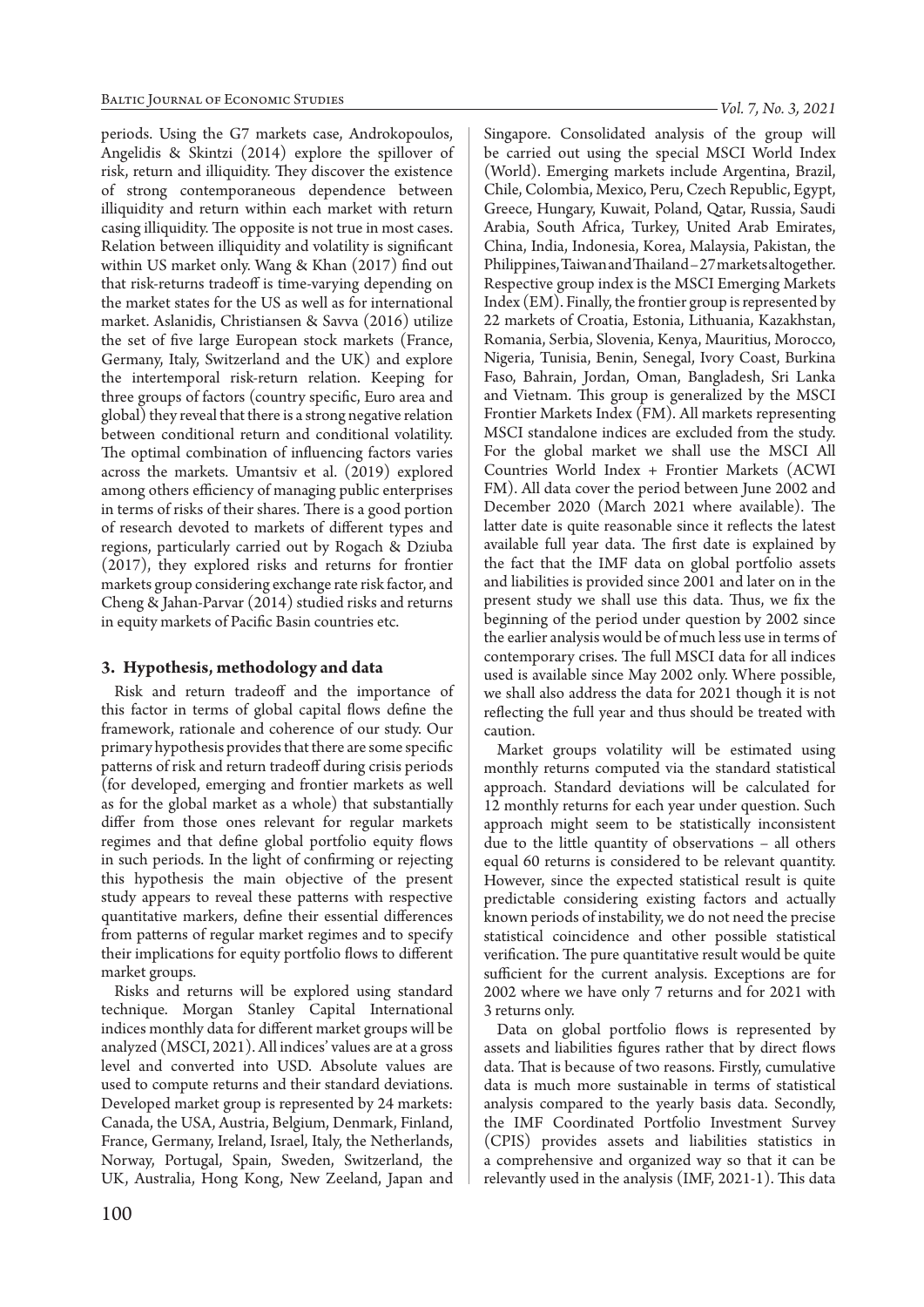will be arranged for all countries represented by MSCI indices mentioned above reflecting assets and liabilities in equity securities (installments in investment fund securities are also included) at each year end.

Global market capitalization data stand for all domestic markets cap and is provided by the World Federation of Exchanges – WFE (WFE, 2021). It is also the stockage data as of the end of the year. The data for 2021 is as of the end February – the latest available data.

Identifying crisis periods can be carried out using purely equity market markers. They might be global market capitalization; global portfolio equity flows and world market volatility measured as a traditional standard deviation. The first indicator is obviously the derivative from the second and the third, since the decrease in capitalization is typically the direct results of rapid increase in volatility and equity outflows particularly the shift from equities to debt securities. So, we can actually exclude this indicator as the secondary one and use it rather to check the obtained results than to get them. Interrelation between flows and volatility is not so evident; it can be either direct or reverse. All in all, volatility is the pure characteristic of the market, the primary reflection of the underlying processes, interaction between demand and supply. Therefore, we shall use this ratio to define periods of increased volatility in the global market and utilize two other indicators as auxiliary ones.

Another approach could be logical or dialectical when we just identify the instability period using the wellknown facts and considering existing environmental

factors. We shall consider the mentioned points just to confirm the identified downturns and help explaining one or another market behavior. The matter is that existing factors are normative in their essence, they just show what should be or how the market should behave. However, we really do not know what is actually going on in the markets. Considering this we should use some market indicator like volatility or others.

#### **4. Main findings**

*Identification of increased volatility periods*

Dynamics of global market volatility expressed as ACWI FM index standard deviation is presented at Figure 1 and demonstrates that during the period under question we can fix four well-defined periods of volatility jump: 2007-2008, 2015, 2018 and 2020.

Firstly, the period 2007-2008 is the most obvious one. It was the global financial crisis. Notwithstanding the major crisis drop down happened in 2008 it also touched upon two months of 2007 and still the volatility began increasing slightly before the crisis itself. So, regardless the nominal increase of volatility in 2007 we shall consider this period as 2008 only. Furthermore, the 2007 volatility increase was pretty small and can be considered as current market adjustment. For this period volatility increase is explicitly supported by predicted substantial drop in world market capitalization as well as by decrease of global portfolio assets in equity.

Secondly, volatility increase in 2015 accounts for such major factor as stagnation in world economy



**Figure 1. Dynamic of global market volatility, global market capitalization and global portfolio assets in equity**

#### Notes:

1. Respective figures are computed and the graphs are composed by the authors using the data on global equity market capitalization (WFE, 2021), global portfolio assets in equity (IMF, 2021-1) and data on indices (MSCI, 2021).

- 2. For the purposes of simplification and facilitating results perception underlying calculations are not provided.
- 3. Volatility data is reflected on the primary (left) axis, capitalization and assets data is lain off on secondary (right) axis.
- 4. For better visualization capitalization and assets are expressed as percentage changes as to the previous year.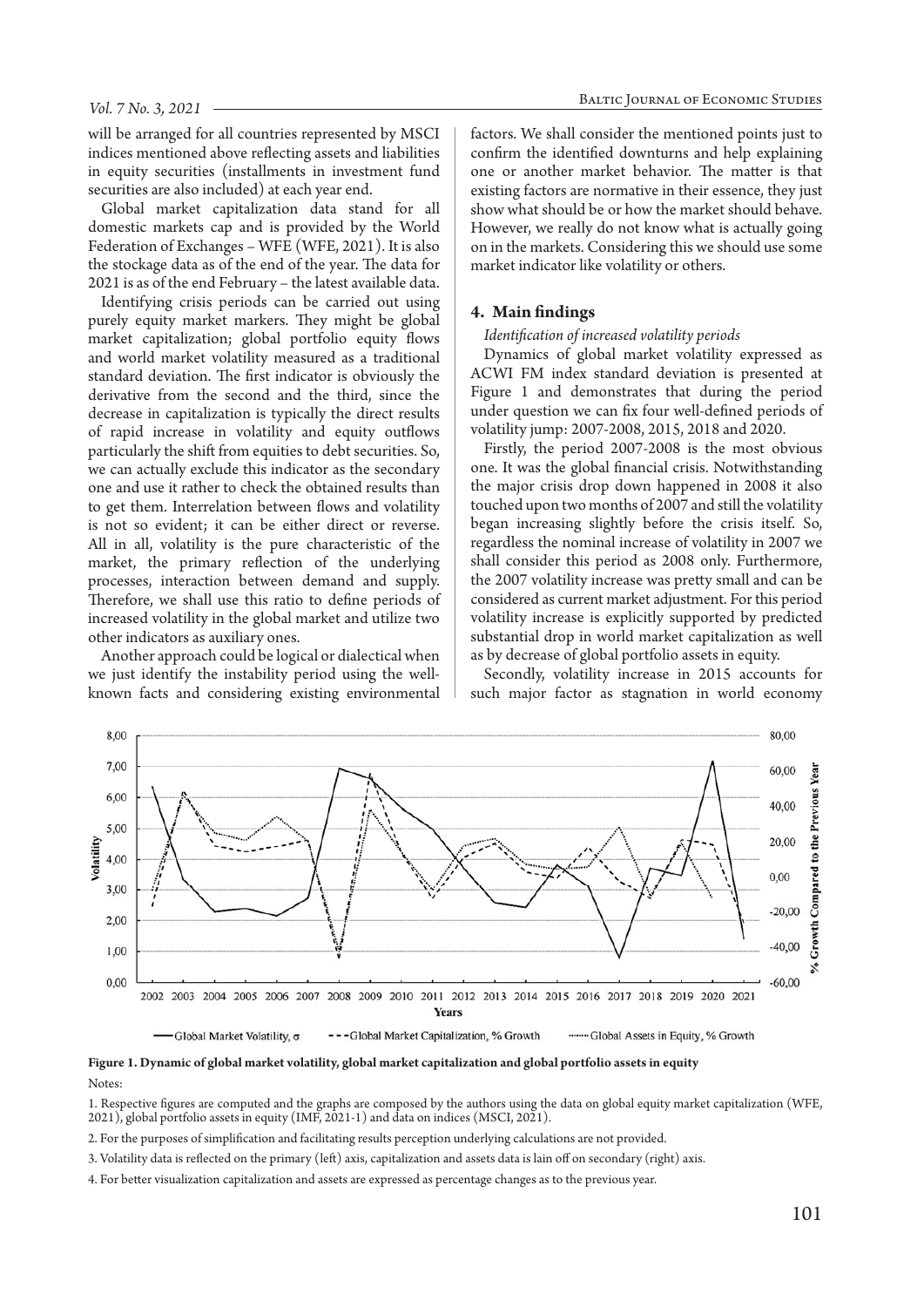accompanied by the global GDP decline by more than 5.5 %. Some of the basic underlying factors were the decrease in oil prices, low inflation and respective central banks measures, China financial crisis including renminbi depreciation and high unemployment in Europe. Global market cap and world portfolio liabilities also responded to these fundamentals as well as during the previous period.

Third, the 2018 volatility rise is also backed by decrease of global equity market cap and global portfolio assets. Basic reasons for this are the slowdown of industrial production and world trade that resulted from introduction of tariffs by major countries in the aftermath of trade tensions between main global players. This in turn brought about the sharp decrease of general business confidence and increase of uncertainty about trade policy and investment decisions. One substantial factor for this period was the USD appreciation that resulted in a so-called emerging market sell-off. That was because the general level of dollar measured return decreased thus reducing the level of risk investors were ready to bear via investing in emerging markets.

Finally, the most up-to-date COVID crisis falls at 2020 mostly. For this year, we observe the highest absolute level of volatility 7.19 (6.94 in 2008). Global portfolio assets dropped by 12.96 % while the capitalization generally increased but the rate fell from 21.30 in 2019 to 18.52 in 2020. It however responded heavily in 2021 – falling by 26.53 %.

Moreover, there are three specific years that do not fall under the present analysis directly. The year 2021 is not represented by the complete statistics set thus we can regard it as the crisis year only verbally. The 2011 demonstrated the decrease of global cap as well as global equity liabilities though it did not show the increase in volatility as such. However, volatility absolute level was 4.99 that was high enough to identify it as substantial. Negative events in 2011 were mostly connected with European debt crisis together with the decrease in the US credit rating and earthquake in Japan. Table 1 also shows that in 2011 returns were negative for all market groups which was typical for crisis periods. Considering this we shall include this year to the increased volatility set. The very similar case is for 2002. We can thus identify our criteria as follows: increased volatility period is defined as such when the volatility is higher that the median (3.48) except for the cases when volatility has decreased compared to the previous year. This formal criterion completely meets verbal description of the crisis periods observed.

Basic considerations for volatility increase in 2002 are connected with three main factors. Firstly, the terrorist attacks in the USA hit a blow to the global economy in general. As a result, expectations of major market participants regarding the world economy restoration

in 2002 remained weak. Secondly, the number of foregoing financial scandals negatively influenced financial markets and added weakness to general expectations regarding the global economy restoration and corporate governance. One well known scandal was connected with Enron multinational giant and Arthur Andersen consulting company. Third, some momentum in financial markets still remained after the "dot.com" crises.

Results of risk and return calculation using the abovementioned methodology are presented in Table 1.

There might be several ways how to identify the risk / return pattern. Herein we are going to utilize the standard methodology implying computation of a so-called risk-adjusted return using the traditional Sharpe ratio. The latter is just the relation of risk premium (difference between return and risk-free rate) to standard deviation. Having risks and returns we shall thereto utilize the average for annual returns of the US treasury bills that is traditionally used as a risk-free rate of return. Respective calculations appear in Table 2.

*Model specification*

In order to prove the stated hypothesis right or wrong we are going to model the impact of risk and return on foreign portfolio assets and liabilities for specific market groups. For this purpose, we shall construct a regression model with risk and return being independent variables and portfolio assets / liabilities being dependent variable. Actually, we are going to explore two groups of models. First group implies analyzing liabilities as dependent variable during periods of increased volatility. We are considering foreign portfolio liabilities for the global market as well as for three particular market groups during years of increased volatility that will be analyzed altogether. Liabilities will be regarded in terms of their absolute values as well as shares (shares of equity liabilities of particular market group in the total figure of equity liabilities). This data is presented in Table 3.

Thus de facto we shall construct and study 7 models in the first group since every mentioned case will be individually treated for dependent variable measured in absolute figures (4 models) and measured as a percentage (3 models). For the latter percentages are not relevant. Second group implies the same "duplicated" dependent variable but for periods of regular volatility level – 7 models altogether again. We are not going to study assets for a quite simple reason: risk and return are pull but not push factors of portfolio investments implying that only liabilities matter.

As for the percentage shares of different market groups we consider this piece of data to be substantial since crisis period impacts not only absolute investment level but the relative attractiveness of different markets uppermost. The analysis like this might be even more meaningful than the traditional approach with absolute values.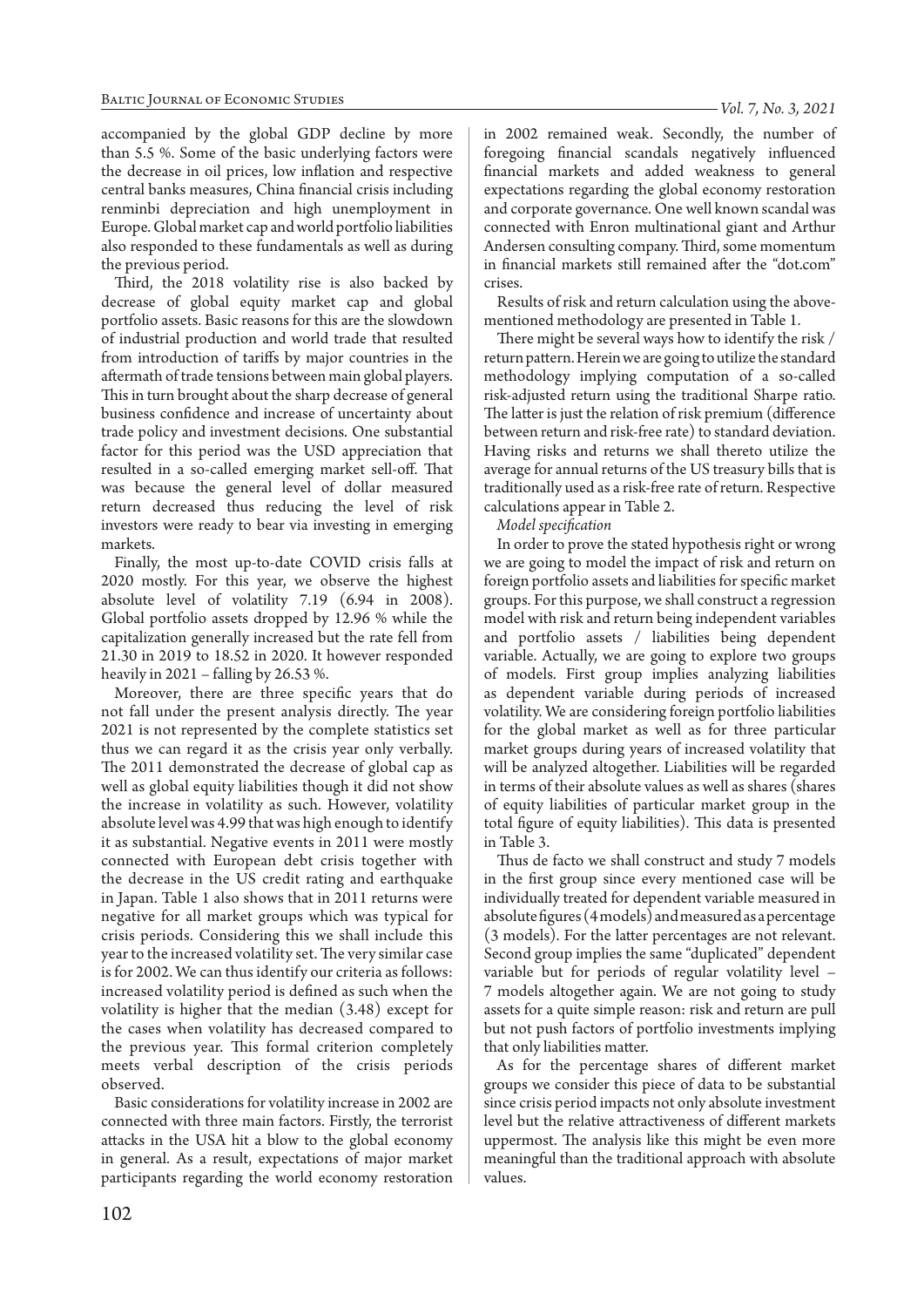## *Vol. 7 No. 3, 2021*

#### Table 1

| Dynamics of Risks and Returns for the Global Market and Particular Market Groups, |
|-----------------------------------------------------------------------------------|
| T-bill Average Annual Return (2002 – 2021)                                        |

| Year | <b>ACWI FM</b> | World   | EM      | FM      | $r_f$ | Year | <b>ACWI</b><br>FM | World   | EM      | FM      | $r_f$   |      |
|------|----------------|---------|---------|---------|-------|------|-------------------|---------|---------|---------|---------|------|
| 2002 | $-2.39$        | $-2.46$ | $-2.04$ | 1.59    | 1.61  | 2012 | 1.37              | 1.35    | 1.58    | 0.77    | 0.09    |      |
|      | 6.34           | 6.47    | 6.59    | 2.94    |       |      | 3.73              | 3.56    | 5.43    | 2.34    |         |      |
|      | 2.50           | 2.51    | 3.88    | 3.11    | 1.01  | 2013 | 1.80              | 2.07    | $-0.14$ | 2.02    | 0.06    |      |
| 2003 | 3.36           | 3.41    | 4.18    | 3.14    |       |      | 2.57              | 2.55    | 3.26    | 3.36    |         |      |
|      | 1.24           | 1.21    | 2.04    | 1.75    |       | 2014 | 0.42              | 0.48    | $-0.08$ | 0.64    | 0.04    |      |
| 2004 | 2.28           | 2.25    | 4.33    | 2.67    | 1.37  |      | 2.43              | 2.36    | 3.76    | 3.52    |         |      |
|      | 0.94           | 0.82    | 2.65    | 4.91    | 3.15  |      | $-0.09$           | 0.05    | $-1.19$ | $-1.21$ | 0.05    |      |
| 2005 | 2.39           | 2.27    | 5.42    | 7.27    |       | 2015 | 3.82              | 3.85    | 4.87    | 3.11    |         |      |
| 2006 | 1.65           | 1.60    | 2.51    | $-0.66$ | 4.72  |      | 0.73              | 0.70    | 1.04    | 0.31    | 0.32    |      |
|      | 2.14           | 2.00    | 5.16    | 4.63    |       |      |                   | 2016    | 3.11    | 3.05    | 4.92    | 3.02 |
| 2007 | 1.01           | 0.80    | 2.96    | 3.01    | 4.41  | 2017 | 1.86              | 1.75    | 2.72    | 2.38    |         |      |
|      | 2.72           | 2.61    | 5.09    | 2.78    |       |      |                   | 0.78    | 0.79    | 1.81    | 1.81    | 0.93 |
|      | $-4.16$        | $-3.98$ | $-5.54$ | $-5.92$ | 1.46  |      | 2018              | $-0.71$ | $-0.64$ | $-1.18$ | $-1.38$ | 1.94 |
| 2008 | 6.94           | 6.59    | 10.36   | 7.99    |       |      |                   | 3.72    | 3.77    | 4.27    | 3.95    |      |
|      | 2.77           | 2.47    | 5.27    | 1.34    | 0.16  | 2019 |                   | 2.09    | 2.16    | 1.55    | 1.43    | 2.07 |
| 2009 | 6.61           | 6.49    | 7.98    | 9.04    |       |      |                   | 3.48    | 3.39    | 4.55    | 1.93    |      |
|      | 1.20           | 1.13    | 1.64    | 1.94    | 0.13  |      |                   | 1.56    | 1.55    | 1.71    | 0.47    |      |
| 2010 | 5.66           | 5.66    | 5.83    | 4.71    |       | 2020 | 7.19              | 7.30    | 7.21    | 7.72    | 0.38    |      |
|      | $-0.47$        | $-0.31$ | $-1.43$ | $-1.63$ |       |      | 1.54              | 1.67    | 0.79    | 0.28    |         |      |
| 2011 | 4.99           | 4.85    | 6.77    | 3.23    | 0.06  | 2021 | 1.40              | 1.89    | 1.87    | 0.11    |         |      |

Notes:

Table 2

1. Figures are calculated by the authors using MSCI data on indices (MSCI, 2021).

2. Returns are reported in the upper row for respective year, risks – in the bottom row.

3. Years of increased volatility are filled in with grey.

4. Treasury bills average annual returns are marked as rf (IMF, 2021-2).

| Dynamics of Sharpe Ratio for Particular Market Groups (2002 – 2021) |                |         |         |           |      |                |         |         |           |  |
|---------------------------------------------------------------------|----------------|---------|---------|-----------|------|----------------|---------|---------|-----------|--|
| Year                                                                | <b>ACWI FM</b> | World   | EM      | <b>FM</b> | Year | <b>ACWI FM</b> | World   | EM      | <b>FM</b> |  |
| 2002                                                                | $-0.40$        | $-0.40$ | $-0.33$ | 0.50      | 2012 | 0.37           | 0.38    | 0.29    | 0.33      |  |
| 2003                                                                | 0.72           | 0.71    | 0.91    | 0.96      | 2013 | 0.70           | 0.81    | $-0.04$ | 0.60      |  |
| 2004                                                                | 0.49           | 0.49    | 0.44    | 0.61      | 2014 | 0.17           | 0.20    | $-0.02$ | 0.18      |  |
| 2005                                                                | 0.28           | 0.25    | 0.44    | 0.64      | 2015 | $-0.02$        | 0.01    | $-0.25$ | $-0.39$   |  |
| 2006                                                                | 0.59           | 0.60    | 0.41    | $-0.23$   | 2016 | 0.23           | 0.22    | 0.21    | 0.09      |  |
| 2007                                                                | 0.24           | 0.17    | 0.51    | 0.95      | 2017 | 2.29           | 2.12    | 1.46    | 1.27      |  |
| 2008                                                                | $-0.62$        | $-0.62$ | $-0.55$ | $-0.76$   | 2018 | $-0.23$        | $-0.21$ | $-0.31$ | $-0.39$   |  |
| 2009                                                                | 0.42           | 0.38    | 0.66    | 0.15      | 2019 | 0.55           | 0.59    | 0.30    | 0.65      |  |
| 2010                                                                | 0.21           | 0.20    | 0.28    | 0.41      | 2020 | 0.21           | 0.21    | 0.23    | 0.06      |  |
| 2011                                                                | $-0.10$        | $-0.06$ | $-0.21$ | $-0.51$   | 2021 | 1.10           | 0.88    | 0.42    | 2.55      |  |

Note: figures are calculated by the authors using IMF Coordinated Portfolio Investment Survey data (IMF, 2021-1).

## *Model results*

Main results of the constructed model are presented in Table 4. Their general estimation tells us that by and large risk and return impact international portfolio investments in the same direction as basic theories suggest. Most parameters that stand for return positively influence international portfolio liabilities and respective conclusion about risks shows the opposite direction. However, these relations should be analyzed individually for crisis periods and periods of increased volatility.

Periods of regular market regimes demonstrate the reverse impact of risk on international portfolio liabilities. All respective parameters of the model are negative while for developed markets and thus for the world market as a whole the relation is much more substantial compared to other market groups. At the same time the impact of return is either positive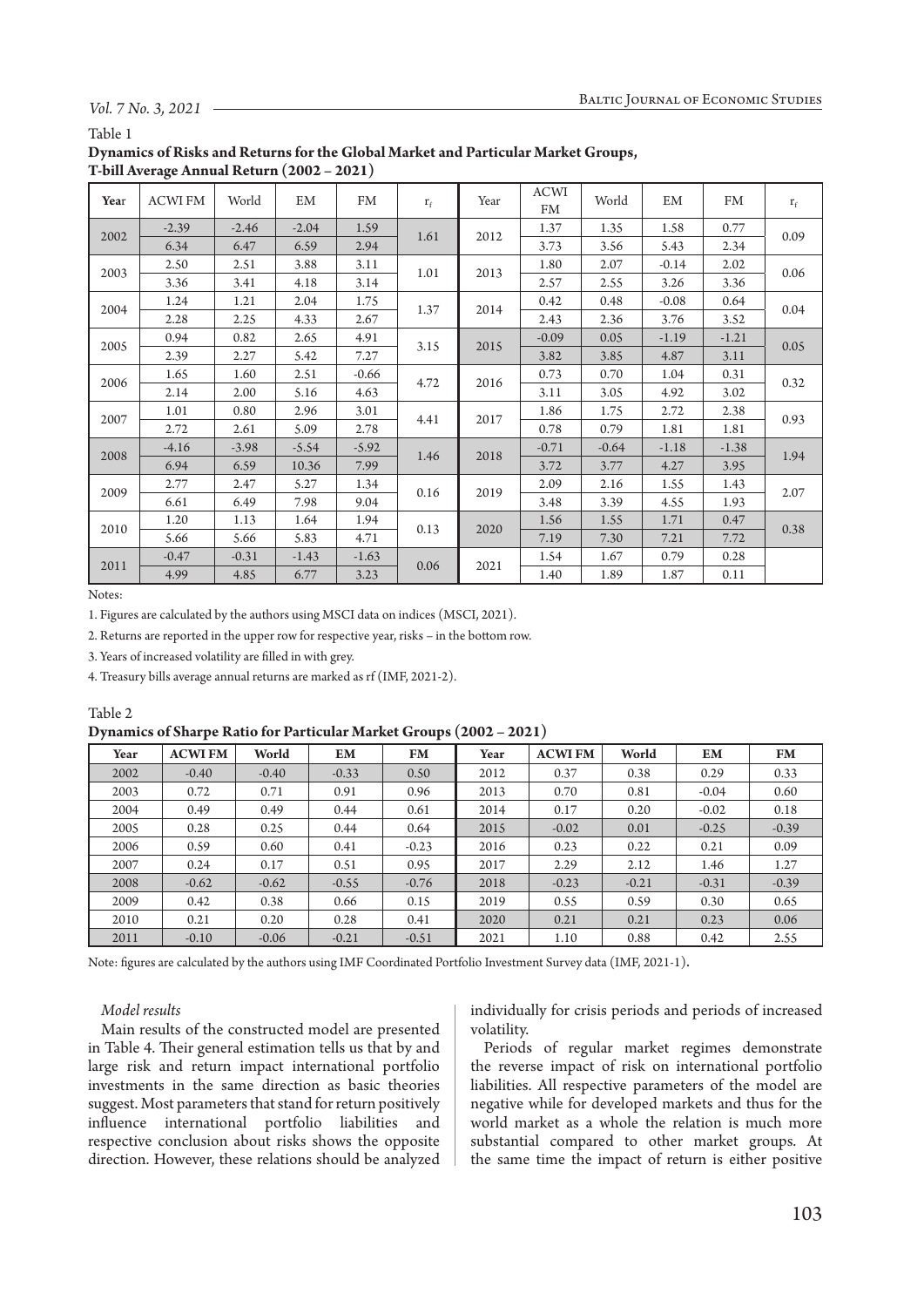| D furnites of micrimitonal rottiono Daomentes for Dincrem Market Groups) only COD and 70 (2002) |                           |                   |       |                         |       |                     |      |                  |       |  |
|-------------------------------------------------------------------------------------------------|---------------------------|-------------------|-------|-------------------------|-------|---------------------|------|------------------|-------|--|
| Year                                                                                            | Total, bln.<br><b>USD</b> | Developed Markets |       | <b>Emerging Markets</b> |       | Frontier<br>Markets |      | Other<br>Markets |       |  |
|                                                                                                 |                           | bln. USD          | $\%$  | bln. USD                | $\%$  | bln. USD            | $\%$ | bln. USD         | $\%$  |  |
| 2001                                                                                            | 5199                      | 4130              | 79.44 | 274                     | 5.27  | 2.9                 | 0.06 | 792              | 15.23 |  |
| 2002                                                                                            | 4808                      | 3629              | 75.48 | 270                     | 5.61  | 2.7                 | 0.06 | 906              | 18.85 |  |
| 2003                                                                                            | 7023                      | 5290              | 75.33 | 502                     | 7.14  | 4.9                 | 0.07 | 1226             | 17.46 |  |
| 2004                                                                                            | 8794                      | 6459              | 73.45 | 665                     | 7.56  | 8.5                 | 0.10 | 1661             | 18.89 |  |
| 2005                                                                                            | 10633                     | 7701              | 72.42 | 1010                    | 9.50  | 10.9                | 0.10 | 1912             | 17.98 |  |
| 2006                                                                                            | 14284                     | 10121             | 70.85 | 1527                    | 10.69 | 22.5                | 0.16 | 2614             | 18.30 |  |
| 2007                                                                                            | 17201                     | 11361             | 66.05 | 2252                    | 13.09 | 37.9                | 0.22 | 3550             | 20.64 |  |
| 2008                                                                                            | 9876                      | 6518              | 66.00 | 1079                    | 10.92 | 23.6                | 0.24 | 2256             | 22.84 |  |
| 2009                                                                                            | 13669                     | 8885              | 65.00 | 1889                    | 13.82 | 30.6                | 0.22 | 2866             | 20.96 |  |
| 2010                                                                                            | 15621                     | 9942              | 63.65 | 2336                    | 14.96 | 38.9                | 0.25 | 3303             | 21.15 |  |
| 2011                                                                                            | 14442                     | 9170              | 63.49 | 1894                    | 13.11 | 41.1                | 0.28 | 3337             | 23.11 |  |
| 2012                                                                                            | 17028                     | 10747             | 63.11 | 2361                    | 13.87 | 45.5                | 0.27 | 3874             | 22.75 |  |
| 2013                                                                                            | 20778                     | 13805             | 66.44 | 2327                    | 11.20 | 50.0                | 0.24 | 4596             | 22.12 |  |
| 2014                                                                                            | 22274                     | 14247             | 63.96 | 2486                    | 11.16 | 67.1                | 0.30 | 5474             | 24.57 |  |
| 2015                                                                                            | 23330                     | 15269             | 65.45 | 2219                    | 9.51  | 64.4                | 0.28 | 5778             | 24.77 |  |
| 2016                                                                                            | 24705                     | 15854             | 64.17 | 2438                    | 9.87  | 65.5                | 0.27 | 6348             | 25.70 |  |
| 2017                                                                                            | 31792                     | 20152             | 63.39 | 3358                    | 10.56 | 88.3                | 0.28 | 8194             | 25.77 |  |
| 2018                                                                                            | 28253                     | 17840             | 63.14 | 2962                    | 10.48 | 78.2                | 0.28 | 7373             | 26.10 |  |
| 2019                                                                                            | 33766                     | 21612             | 64.00 | 3498                    | 10.36 | 90.00               | 0.27 | 8567             | 25.37 |  |
| 2020                                                                                            | 29389                     | 18345             | 62.42 | 2820                    | 9.59  | 70.2                | 0.24 | 8154             | 27.75 |  |

**Dynamics of International Portfolio Liabilities for Different Market Groups, bln. USD and % (2002 – 2020)**

Notes:

Table 3

1. Figures are calculated by the authors using IMF Coordinated Portfolio Investment Survey data (IMF, 2021-1).

2. Shares for different market groups represent the weight of each group absolute figure in the total volume of equity liabilities.

3. Years of increased volatility are filled in with grey.

4. Data for 2020 is available as of June only.

#### Table 4 **Regression model results**

|                     |                    |           | Regular periods |       | <b>Increased Volatility</b> |                |       |  |
|---------------------|--------------------|-----------|-----------------|-------|-----------------------------|----------------|-------|--|
| <b>Market Group</b> | $\boldsymbol{\nu}$ | $k_1$     | $k_{2}$         | $R^2$ | k <sub>1</sub>              | k <sub>2</sub> | $R^2$ |  |
| <b>ACWI FM</b>      | <b>USD</b>         | 447.24    | $-1463.70$      | 6.78  | 3793.76                     | $-1250.15$     | 65.33 |  |
| World               | <b>USD</b>         | 700.19    | $-1067.04$      | 9.64  | 2393.54                     | $-825.22$      | 67.00 |  |
|                     | %                  | 1.6397    | $-0.8827$       | 11.43 | $-1.284$                    | 0.5695         | 33.72 |  |
| EM                  | <b>USD</b>         | $-194.03$ | $-71.48$        | 14.61 | 227.93                      | $-97.38$       | 41.90 |  |
|                     | %                  | $-0.4799$ | 1.0113          | 28.90 | $-0.0156$                   | 0.1460         | 1.85  |  |
| <b>FM</b>           | <b>USD</b>         | $-4.6758$ | $-5.6242$       | 26.89 | 1.4493                      | 1.7692         | 1.91  |  |
|                     | %                  | $-0.0232$ | $-0.0073$       | 25.12 | $-0.0176$                   | $-0.0029$      | 24.33 |  |

Notes:

1. Figures are calculated by the authors.

2. Model parameters are represented by k1 and k2 ratios that respectively stand for return and risk.

(for the global market and for developed markets group) or negative (for emerging and frontier markets). As in the case with risks the significance of this impact is much higher for developed markets than for other market groups. As for the share of a particular market group respective risk parameters are negative for developed markets and positive for emerging markets, while for frontier markets it is actually approaching zero. It means that increase in risk brings about decrease of the share of equity liabilities in developed markets and their increase

in emerging markets. This can be explained by the fact that low returns in developed markets are attractive for foreign investors since they imply low risks, and as soon as the latter increase developed markets lose their attractiveness in favor of emerging markets. The case for returns implies positive impact for developed markets and negative for emerging and frontier market groups. To our mind besides purely statistical coincidences such quantitative pattern can be explained by investors subjective perception of risks and returns. Increase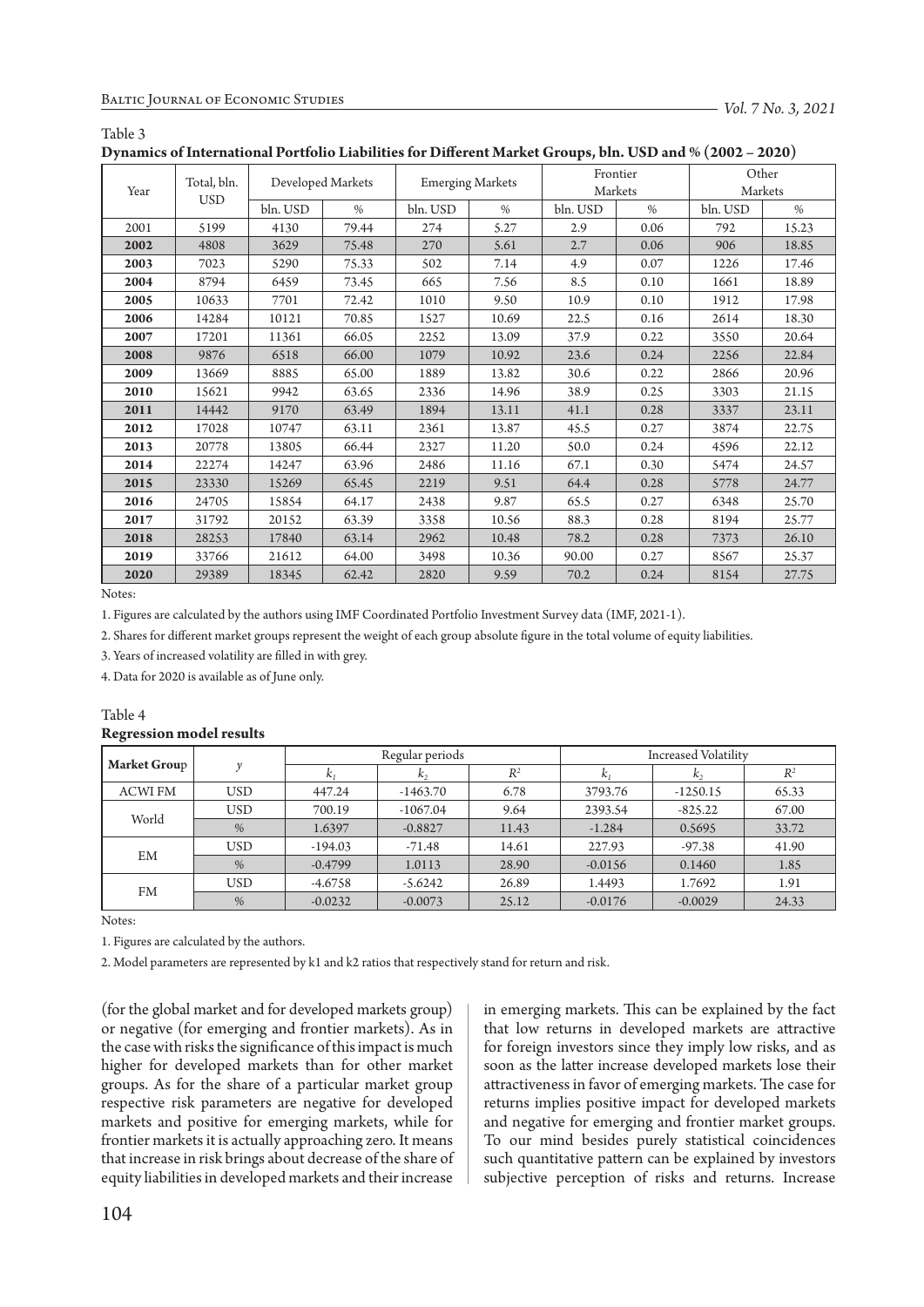#### *Vol. 7, No. 3, 2021*

of returns in developed markets is not accepted by investors as the sign of volatility increase. However, for less developed markets it can be treated as the direct result of increase in risks.

The regular periods pattern can be also described by positive returns in almost all cases with the absolute level for developed markets (and for the global market) being lower than for emerging and frontier markets. There are only three exceptions for frontier markets in 2006, 2009 and 2012 that can be regarded as purely statistical especially considering extremely low level of frontier market capitalization. They in fact do not produce any effect on the global market. Concerning volatility, its description comes from the basic criteria – relatively low levels of risk (below the median) except the cases when the volatility decreases compared to the previous year. Volatility for emerging and frontier markets is in most cases higher compared to developed markets, with some exceptions being for frontier markets only. The Sharpe ratios are all positive for the global market as well as for developed markets. Only few cases of the negative Sharpe ratios can be observed for emerging markets (in 2013 and 2014) and for frontier markets (in 2006).

Periods of increased volatility can be characterized by a specific pattern of risk/return tradeoff. According to the model risk factor also demonstrates reverse impact on portfolio liabilities for the global market and for developed and emerging market groups, while for frontier markets it is direct and pretty small. Return variable influences liabilities directly for all market groups with the impact being much more substantial for developed markets and the global market. Parameters responsible for impact on the shares are all negative and not very substantial.

Absolute returns in crisis periods are mostly negative except for the 2020 only. The last crisis year can be singled out as a separate pattern that essentially differs even from other crisis years. It will be discussed later. There are only two exceptions: frontier markets in 2002 (1.59) and developed markets in 2015 (0.05). These are purely statistical points. All crisis years except 2020 are attributed to the negative Sharpe ratios that are the direct results of negative returns. At the same time, we can say that the higher the volatility the lower the Sharpe ratio.

As for the absolute volume of liabilities it decreases in all crisis years except in 2015. The same behavior is observed for developed markets and frontier markets except in 2011. Emerging markets demonstrated the cut in liabilities in all crisis years. The pattern for other market groups is not so evident, since in some years liabilities increase and in some years they decrease. However, the share of this market group is increasing in all crisis years. That can be explained by the structure of this group. It includes off-shore markets that become more attractive during periods of increased volatility.

Respective share of developed markets does not change substantially but in major years it slightly decreases. The average share for regular period is 67.95 % while for increased volatility it is 66.00 %. Respective averages for other market group are 21.21 % and 23.90 % and for emerging markets they are 10.65 % and 9.87 %. However, considering much lower investment position level of the two latter groups mentioned changes should be regarded as more substantial compared to developed markets.

Summarizing finally the model reliability in terms of its determination ratio we should note that the model objective is not to confirm the impact of risk and return on international portfolio flows, assets and liabilities. This impact does not raise any doubts. Instead, we would like to identify the relative significance of the impact under question for different market regimes and for different market groups as well as to define particular quantitative estimates of such impact. In terms of existing theory risk and returns are traditional factors of portfolio investing either domestically or internationally. Notwithstanding the model results show that during periods of increased volatility pattern of risk and return impact on portfolio liabilities for the global markets is much more reliable compared to regular periods, respective values of determination ratio are 6.78 and 65.33. The cases for developed and emerging markets are very similar. Only for frontier markets the opposite relation is observed. The impact on particular market group share is less reliable for developed and emerging markets during crises and more reliable during regular periods. For frontier markets respective difference for regular periods is not substantial but for periods of increased volatility the reliability is higher for the share rather than for liabilities themselves.

As we mentioned above the 2020 crisis year can be singled out into a specific pattern that actually does not match main features of the crisis model. That is primarily due to the fact that extremely high levels of risk for all market groups and for the global market positive returns were fixed. In terms of contemporary portfolio theory this fact can seem to be hardly explained. However, to realize the causes of such increase in returns we need to study the structure and stages of the COVID crisis and related events of 2020. Major negative returns in equity markets occurred only in the first quarter of 2020. Even in January and first half of February the global market kept on with little but positive returns despite the COVID pandemic in China. Then the main drop down occurred in the end February and lasted for almost a month. This so-called sell-off was due to the overwhelming panic that started after disease covered Italy. This very period accounts for major portion of high risks in 2020 and the negative returns are estimated on the level more than -30 % for a month. Then almost half of the year accounted for increase in returns at almost 51 % level. That was due to specific measures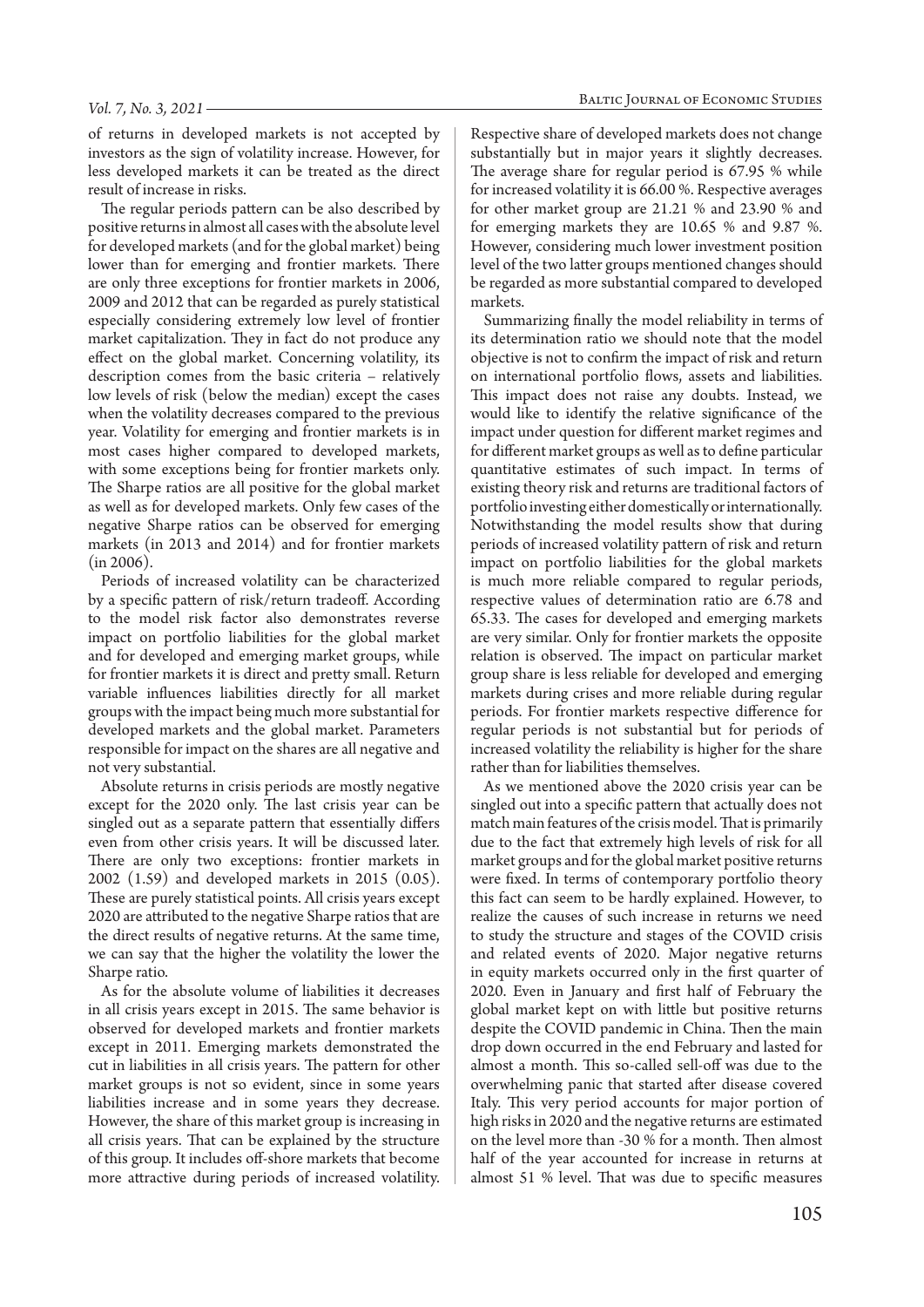introduced by governments and central banks as well as to the ease of lockdowns. The second wave of COVID in September and October was not so destructive although is resulted in negative returns at approximate 5-6 % level. The year-end resulted in relatively high positive returns explained by vaccine development and presidential elections in the USA. Major installment in return of the global market is considered to account for the USA equities.

Still such important factors of 2020 as BREXIT and oil crisis require more detailed study. Their impact on equity markets can be also notable, though most researchers agree that the pandemic crisis together with related expectations and effects appeared to be much more substantial and blocked off the influence of other factors. As a result, the precise decomposition of all factors effects for this case is hardly possible.

## **5. Conclusions**

We have identified two patterns of risk / return tradeoff that differently impact international equity portfolio liabilities during crisis periods and periods of regular market regimes. Herein we define crisis periods as periods when risk is above the median unless it is not decreasing compared to the previous year. Thus, the more precise term that should be used is periods of increased volatility since we are not inquiring on the crisis type, its depth etc.

The pattern attributable to regular market regimes or regular pattern is characterized by positive returns which is 1.51 % in average for the global market, 1.48 % for the developed markets and 2.03 % for the emerging markets. Frontier markets account for extremely small share in the global capitalization thus being not representative when we talk about any sustainable pattern. Therefore, they are excluded from both patterns features. Risks in regular pattern are relatively small or moderate at the average level of 3.05 for the global market and are all below the median (3.48). Respective risks for developed and emerging markets are 3.02 and 4.54. Sharpe ratios in regular pattern are positive at the average level of 0.60 for the global market, 0.57 and 0.45 for developed and emerging market groups.

The crisis pattern implies negative returns at the mean of -1.04 for the global market, -0.97 for the developed group and -1.35 for the emerging markets. High risks are all above the median and in average compile 5.5 for the global market, 5.47 for the developed markets and 6.68 for the emerging group. The Sharpe ratios for this pattern are negative being equal to -0.19 in the mean. For developed markets the average value is -0.18 and for emerging markets it is -0.24. What concerns international equity portfolio liabilities they mostly decline during periods of increased volatility in terms of their absolute value: this behavior is typical for the global market as

well as for developed and frontier markets. Specific case stands for other markets that could not be analyzed in the full manner since the market data is not available. However, in terms of their liabilities we have defined an important point. The share of this market group always goes up during periods of increased volatility, in some years liabilities increase even in their absolute values. The average share for crisis pattern is 23.9 % while for regular pattern it is only 21.2 %. Respective shares of developed and emerging markets slightly decrease.

As for the developed markets our study confirms the idea that risks and returns are lower compared to emerging market group when they are positive (regular pattern), whilst in crisis pattern returns (negative values) in developed markets are not so low. Risks for developed markets are always lower. Generally, most conclusions about developed markets are similar to those regarding the global market since all studied indices are weighted and developed markets account for most their changes resulting from their huge capitalization, being thus very representative for the global market. Considering the Sharpe ratio developed markets demonstrate higher attractiveness for international portfolio investments compared to emerging markets either during crises or in regular periods. Emerging markets perform better in regular pattern and worse in crisis pattern in terms of their return. All in all, they suggest higher level of not only return but risk being more attractive for more risk tolerant investors.

Developed regression model confirms the direct impact of return and indirect impact of risk on global as portfolio liabilities. The influence of risk for regular and crisis patterns does not differ substantially while the impact of return is much stronger during periods of increased volatility (respective model parameters are 3793.76 and 447.24). However, the discovered impact is much more reliable in crisis pattern that is supported by much higher determination ratio. Developed markets experience similar effects. Emerging markets also account for much more reliable effect of risk and return during periods of increased volatility. In regular pattern the impact of return even appears to be reverse though with poor reliability level. However, we should note that statistically the defined impacts can be generally evaluated as not substantial though the model main objective was to discover relative quantitative estimates.

Specific pattern of 2020 crisis should be settled out. Its main feature that substantially distinguishes it from other crises is the combination of the highest risk level and positive returns at the same time. The possible expected outcome of 2020 could be the decrease of returns in equity markets. The COVID factor actually overlapped all other factors affecting risks and returns. Major positive returns resulted from government and central banks measures in most countries and occurred between April and September.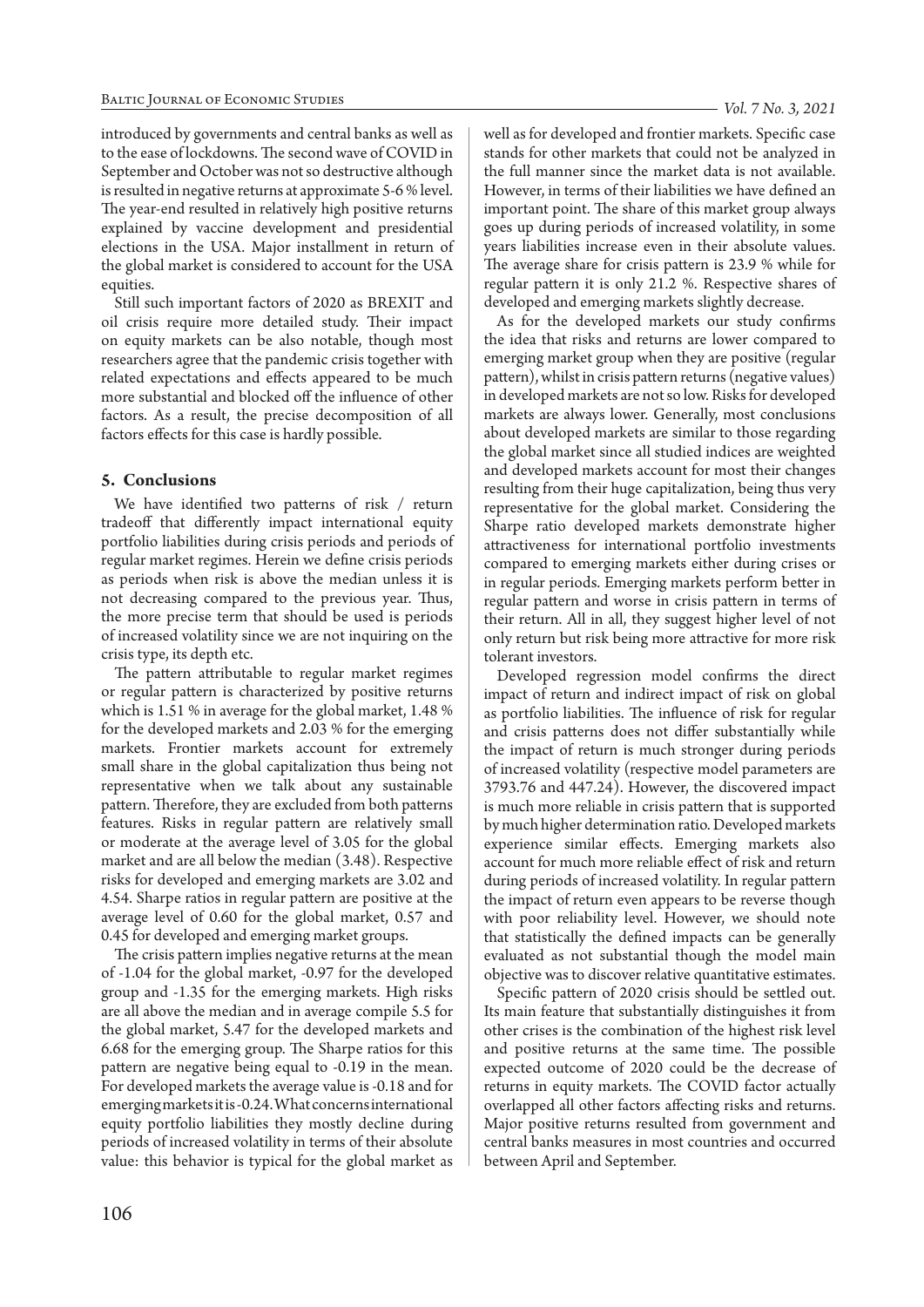## *Vol. 7 No. 3, 2021*

# **References:**

Androkopoulos, A., Angelidis, T., & Skintzi, V. (2014). Illiquidity, Return and Risk in G7 Stock Markets: Interdependencies and Spillovers. *International Review of Financial Analysis,* 35 (3), 118–127.

Ang, A., & Bekaert, G. (2002). International Asset Allocation with Regime Shifts. *The Review of Financial Studies*, 15 (4), 1137–1187.

Arnott, R. D., & Bernstein, R. L. (2002). What Risk Premium Is Normal? *Financial Analysts Journal*, 58 (2), 64–85. Aslanidis, N., Christiansen, C., & Savva, C. (2016). Risk-return Trade-off for European Stock Markets. *International Review of Financial Analysis*, 46 (3), 84–103.

Bai, Y., & Green, C. (2020). Country and Industry Factors in Tests of Capital Asset Pricing Models for Partially Integrated Emerging Markets. *Economic Modelling,* 92 (3), 180–194.

Bekaert, G., Erb, C., Harvey, C., & Viskanta, T. (1998). Distributional Characteristics of Emerging Market Returns and Asset Allocation. *The Journal of Portfolio Management*, 24 (3), 102–116.

Best, M. J., & Grauer, R. R. (1991). On the Sensitivity of Mean-Variance-Efficient Portfolios to Changes in Asset Means: Some Analytical and Computational Results. *The Review of Financial Studies,* 4 (2), 315–342.

Black, F. S. (1972). Capital Market Equilibrium with Restricted Borrowing. *The Journal of Business,* 45 (3), 444–455. Black, F., & Litterman, R. (1992). Global Portfolio Optimization. *Financial Analysts Journal,* 48 (5), 28–43.

Butler, K., & Joaquin, D. (2002). Are the Gains from International Portfolio Diversification exaggerated? The Influence of Downside Risk in Bear Markets. *Journal of International Money & Finance,* 21 (7), 981–1011.

Cavaglia, S, Brightman, C., & Aked, M. (2000). The Increasing Importance of Industry Factors. *Financial Analysts Journal,* 56 (5), 41–54.

Cheng, A., & Jahan-Parvar, M. (2014). Risk-Return Trade-Off in the Pacific Basin Equity Markets. E*merging Markets Review,* 18 (3), 123–140.

Donadelli, M., & Paradiso, A. (2014). Is There Heterogeneity in Financial Integration Dynamics? Evidence from Country and Industry Emerging Market Equity Indexes. *Journal of International Financial Markets, Institutions and Money,* 32 (3), 184–218.

Dziuba, P. (2017). Asymmetry in Risk and Return Fluctuations as a Factor Driving International Portfolio Investments in Crisis Periods. *European Cooperation: Scientific Approaches and Applied Technologies,* 1 (2), 23–34.

Grubel, H. G. (1968). Internationally Diversified Portfolios: Welfare Gains and Capital Flows. *The American Economic Review,* 58 (5), 1299–1314.

Hossein, A., & Nossman, M. (2011). Risk Contagion among International Stock Markets. *Journal of International Money & Finance,* 30 (1), 22–38.

IMF (2021). Coordinated Portfolio Investment Survey. International Monetary Fund. Available at: https://data.imf.org/?sk=B981B4E3-4E58-467E-9B90-9DE0C3367363.

IMF (2021). IMF Data. Interest Rates Selected Indicators (T-Bills). International Monetary Fund. Available at: https://data.imf.org/regular.aspx?key=61545855.

Jobson, J. D. (1991). Confidence Regions for the Mean-Variance Efficient Set: An Alternative Approach to Estimation Risk. *Review of Quantitative Finance and Accounting,* 1 (3), 235–257.

Jorion, P. (1992). Portfolio Optimization in Practice. *Financial Analysts Journal,* 4 (2), 315–342.

Karolyi, G., & Stulz, R. (1996). Why Do Markets Move Together? An Investigation of U.S.-Japan Stock Return Comovements. *The Journal of Finance,* 51 (3), 951–986.

Kim, W., Fabozzi, F., Cheridito, P., & Fox, C. (2014). Controlling Portfolio Skewness and Kurtosis without Directly Optimizing Third and Fourth Moments. *Economic Letters,* 122 (2), 154–158.

Lehar, A. (2005). Measuring Systemic Risk: A Risk Management Approach*. Journal of Banking & Finance,* 29 (10),  $2577 - 2603$ .

Lessard, D. (1976). World, Country and Industry Relationships in Equity Returns: Implications for Risk Reduction through International Diversification. *Financial Analysts Journal,* 32 (3), 32–38.

Lintner, J. V. (1965). The Valuation of Risk Assets and the Selection of Risky Investments in Stock Portfolios and Capital Budgets. *The Review of Economics and Statistics,* 47 (1), 13–37.

Longin, F., & Solnik, B. (2001). Extreme Correlations of International Equity Markets. *The Journal of Finance,* 56 (2), 649–676.

Longin, F., & Solnik, B. (1995). Is the Correlation in International Equity Returns Constant: 1960-1990? *Journal of International Money and Finance,* 14 (1), 3–26.

Markowitz, H. M. (1952). Portfolio Selection. *The Journal of Finance,* 7 (1), 77–91.

Markowitz, H. M. (1959). *Portfolio Selection: Efficient Diversification of Investments.* New York: John Wiley & Sons, Inc.; London: Chapman & Hall, Ltd.; Cowles Foundation for Research in Economics at Yale University.

Mei, D., Liu, J., Ma, F., & Chen, W. (2017). Forecasting Stock Market Volatility: Do Realized Skewness and Kurtosis Help? *Physica A: Statistical Mechanics and Its Applications,* 481 (1), 153–159.

Merton, R. C. (1973). An Intertemporal Capital Asset Pricing Model. *Econometrica,* 41 (5), 867–887.